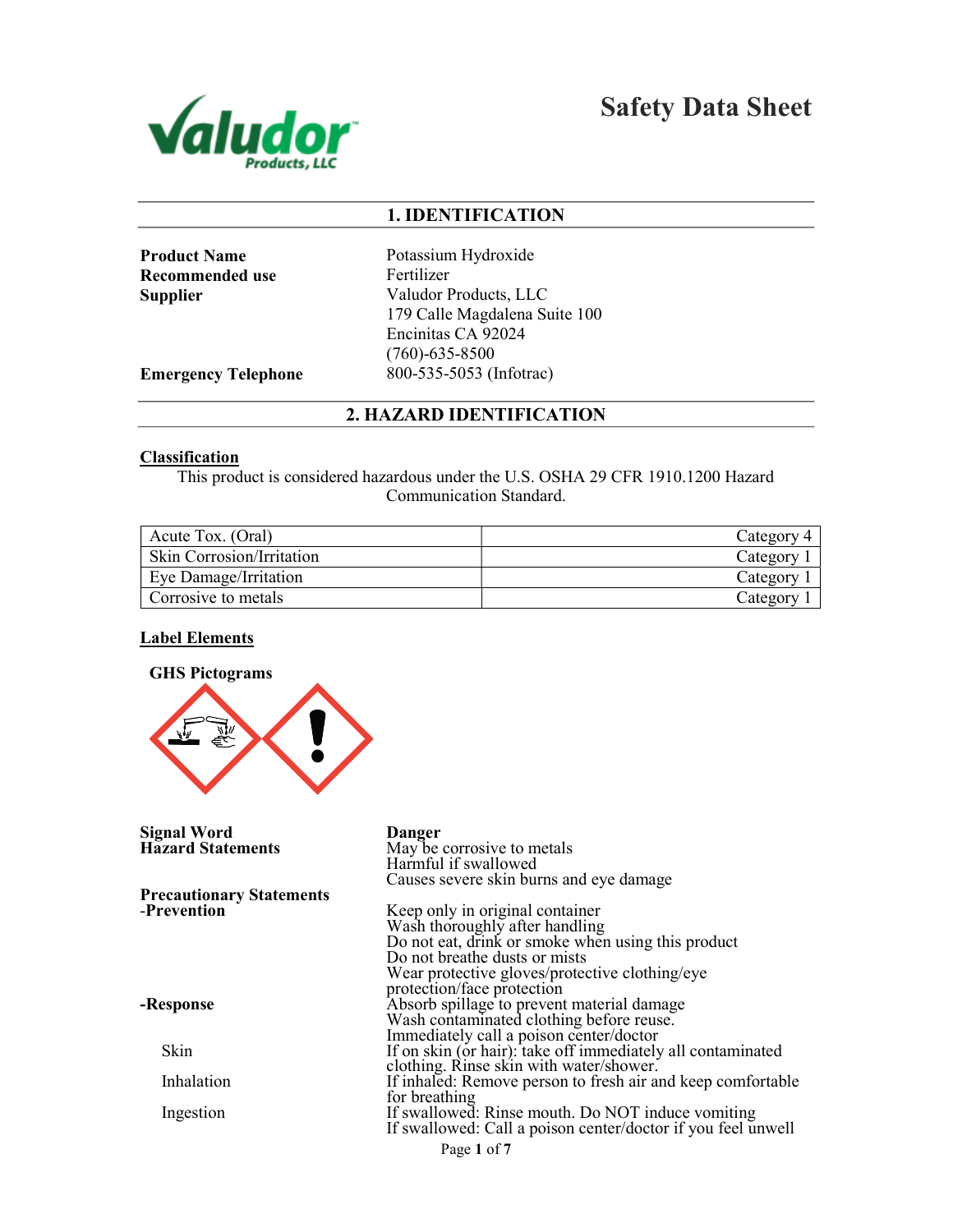| Eye                          | If in eyes: Rinse cautiously with water for several minutes.<br>Remove contact lenses, if present and easy to do. Continue |
|------------------------------|----------------------------------------------------------------------------------------------------------------------------|
| -Storage                     | rinsing.<br>Store in corrosive resistant container with a resistant inner<br>liner                                         |
| -Disposal                    | Store locked up<br>Dispose of contents in accordance with<br>local/regional/national regulations                           |
| Hazards not other classified | None                                                                                                                       |

### 3. COMPOSITION / INFORMATION ON INGREDIENTS

| Potassium Hydroxide |
|---------------------|
| <b>KOH</b>          |
| 56.11 $g/mol$       |
| 1310-58-3           |
| $\geq$ 95 %         |
|                     |

## 4. FIRST-AID MEASURES

#### First Aid Measures

| <b>General Advice</b> | If exposed or concerned get medical advice. Show this safety     |
|-----------------------|------------------------------------------------------------------|
|                       | data sheet to the doctor in attendance.                          |
| <b>Eye Contact</b>    | Immediately rinse with plenty of water. Remove contact           |
|                       | lenses, if present and easy to do so. Keep eye wide open         |
|                       | while rinsing. Continue rinsing for 15 minutes. Seek             |
|                       | immediate medical attention                                      |
| <b>Skin Contact</b>   | Wash off immediately with plenty of water for at least 15        |
|                       | minutes. Immediately remove all contaminated clothes and         |
|                       | shoes. Wash clothing and shoes before reuse. Seek                |
|                       | immediate medical attention                                      |
| <b>Inhalation</b>     | Remove to fresh air. If not breathing, give artificial           |
|                       | respiration. If breathing is difficult, dive oxygen. Get medical |
|                       | attention.                                                       |
| <b>Ingestion</b>      | Do not induce vomiting. Give large quantities of water.          |
|                       | Never give anything by mouth to an unconscious person. Get       |
|                       | medical attention                                                |
|                       | Most important symptoms/effects, acute and delayed               |
|                       |                                                                  |
| <b>Symptoms</b>       | No information available                                         |

### 5. FIRE-FIGHTING MEASURES

| <b>Suitable extinguishing Media</b> | Use extinguishing measures that are appropriate to local<br>circumstances and the surrounding environment |
|-------------------------------------|-----------------------------------------------------------------------------------------------------------|
|                                     |                                                                                                           |

Unsuitable Extinguishing Media No information available

#### Specific Hazards Arising from the chemical

Can react with metals to produce hydrogen gas.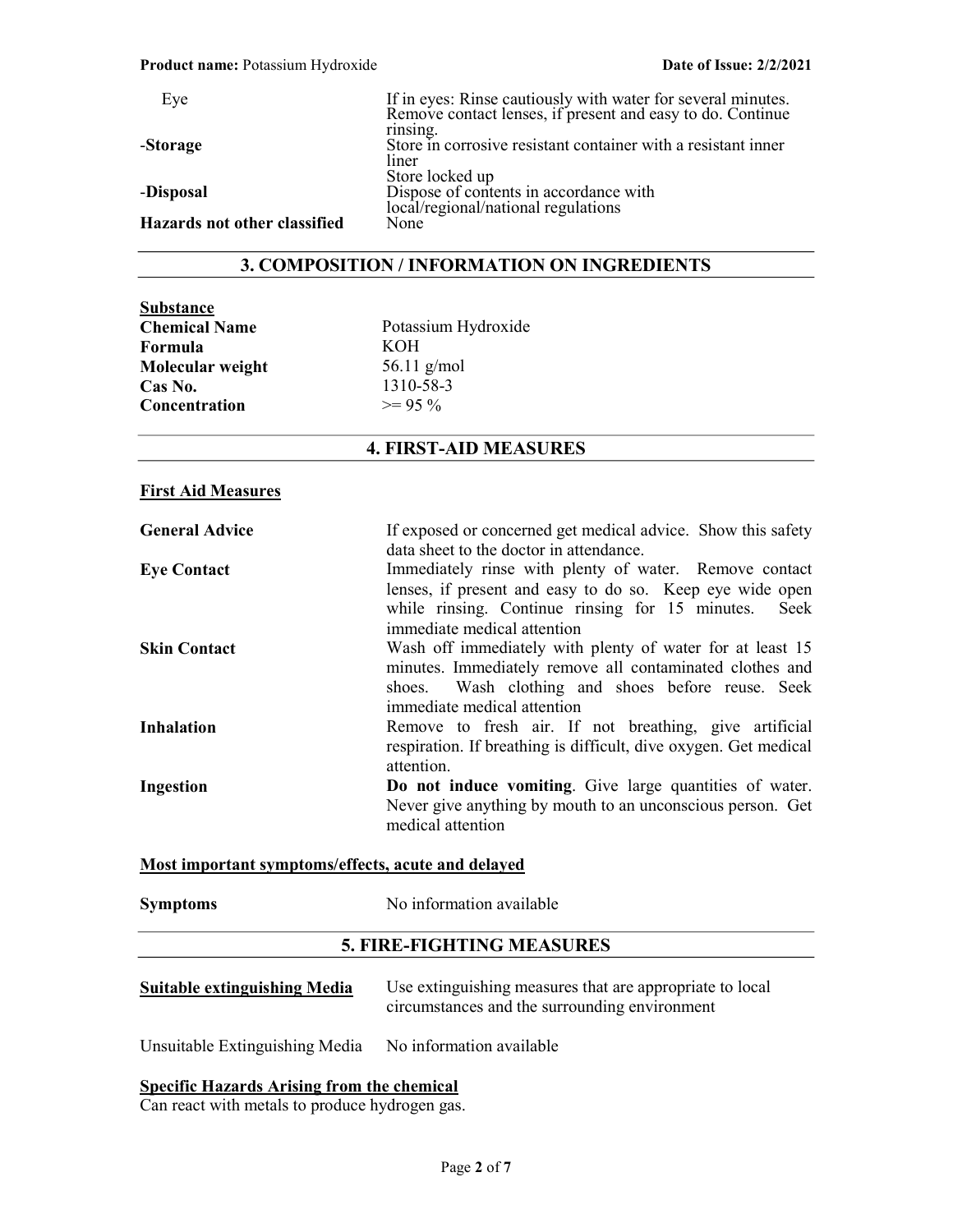| <b>Hazardous combustion</b> | Thermal decomposition can lead to the release of irritation or |
|-----------------------------|----------------------------------------------------------------|
| products                    | toxic gases and vapors; including and not limited to:          |
|                             | Potassium oxides                                               |

### Protective equipment and precautions for fire-fighters

As in any fire, wear self-contained breathing apparatus pressure-demand, MSHA/NIOSH (approved or equivalent) and full protective gear.

## 6. ACCIDENTAL RELEASE MEASURES

#### Personal precautions, protective equipment, and emergency procedures

Personal precautions Avoid contact with eyes, skin and clothing. Do not breathe dust/fume/vapor/spray. Evacuate personnel to safe areas. Use personal protection recommended in Section 8. Ensure adequate ventilation.

### Methods and materials for containment and cleanup

| <b>Methods for clean-up</b>      | Collect spillage. Keep unauthorized personnel away. Keep in                  |
|----------------------------------|------------------------------------------------------------------------------|
|                                  | suitable closed containers for disposal                                      |
| <b>Environmental Precautions</b> | Prevent entry into waterways or sewers. Avoid release to the<br>environment. |
|                                  |                                                                              |

## 7. HANDLING AND STORAGE

#### Precautions for safe handling

Handle in a well-ventilated environment. Do not breathe vapors / spray / mist / fume. Avoid contact with skin, eyes or clothing. Wear personal protective equipment in section 8. Wash contaminated clothing before reuse. Wash thoroughly after handling. Wash before breaks and at the end of the workday. Do not eat, drink or smoke when using this product. Clean equipment and work area regularly.

#### Conditions for safe storage, including any incompatibilities

Keep container tightly closed in a dry and well-ventilated place. Keep containers closed and labeled when not in use. Store locked up. Store in corrosive resistant container. Store under inert gas. Air sensitive.

## 8. EXPOSURE CONTROLS / PERSONAL PROTECTION

#### Exposure Guidelines

| <b>Chemical Name</b> | <b>ACGIH</b>     | NIOSH            | OSHA |
|----------------------|------------------|------------------|------|
| Potassium Hydroxide  | $2 \text{ mg/m}$ | $2 \text{ mg/m}$ | -    |
| 1310-58-3            |                  |                  |      |

# Appropriate engineering controls

Ensure adequate ventilation, especially in confined areas. Consider the potential hazards of this material, applicable exposure limits, job activities and other substances in the workplace when designing controls and selecting personal protective equipment.

#### Personal Protective Equipment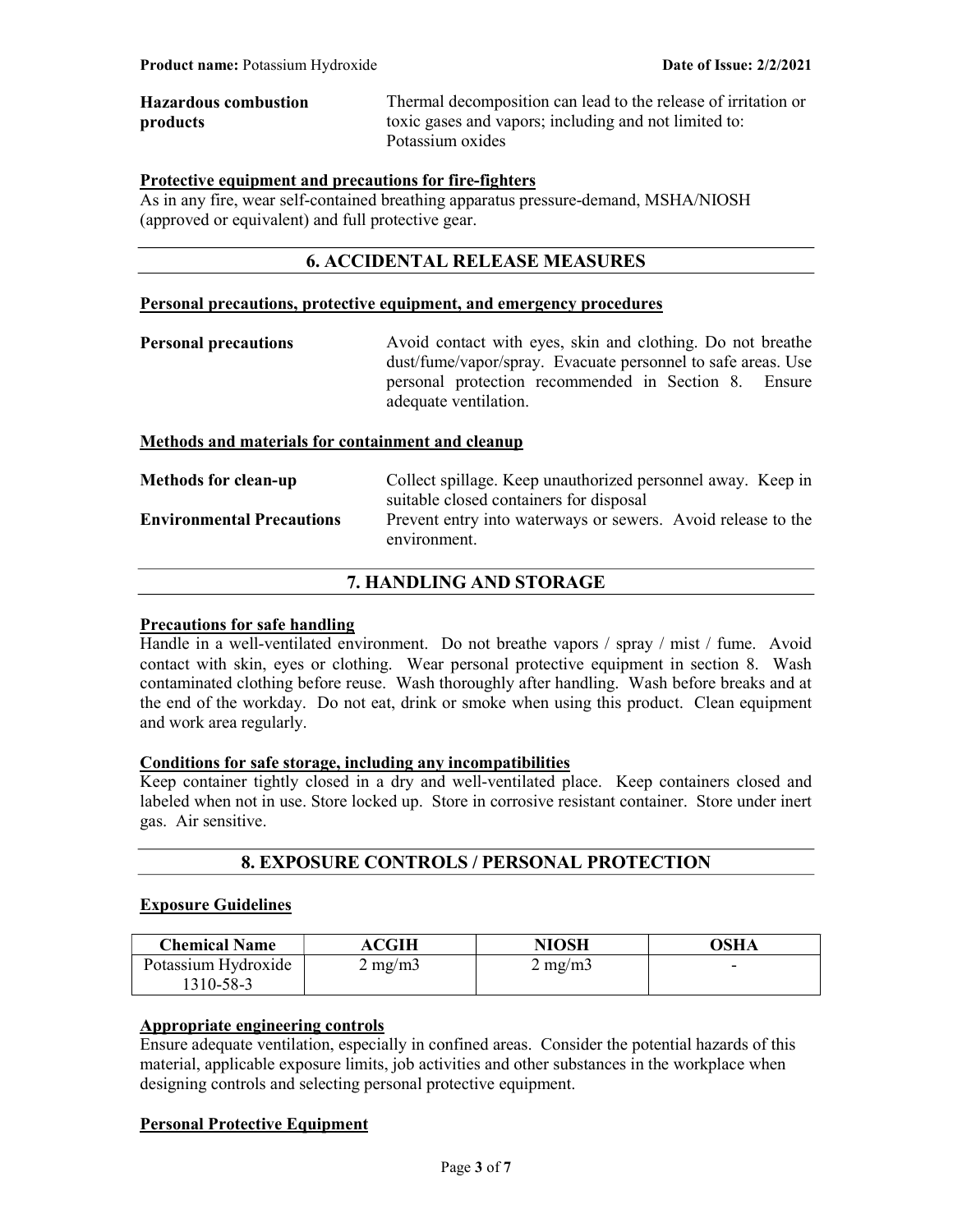| <b>Eye/face protection</b>    | Tightly fitting safety goggles. If dusting or splashing is<br>possible wear face shield.                                          |
|-------------------------------|-----------------------------------------------------------------------------------------------------------------------------------|
| <b>Skin protection</b>        | Wear impervious protective clothing, including boots, gloves,<br>lab coat, apron or coveralls. Choose the appropriate             |
|                               | protective clothing and gloves based on the tasks being<br>performed to avoid exposure to skin.                                   |
| <b>Respiratory protection</b> | If exposure limits are exceeded or if irritation or other<br>symptoms are experienced use a NIOSH/MSHA approved<br>respirator     |
| <b>Hygiene Measures</b>       | Handle in accordance with good industrial hygiene and safety<br>practices. Do not eat, drink or smoke when using this<br>product. |

# 9. PHYSICAL and CHEMICAL PROPERTIES

| Appearance                           | White                         |
|--------------------------------------|-------------------------------|
| <b>Physical state</b>                | Solid                         |
| Odor                                 | Odorless                      |
| <b>Odor threshold</b>                | No information available      |
| pН                                   | 13.5 (5.611 g/l $\omega$ 25C) |
| Melting point / freezing point       | No Information available      |
| <b>Boiling point / Boiling range</b> | No Information available      |
| <b>Flash point</b>                   | No information available      |
| <b>Evaporation rate</b>              | Not applicable                |
| Flammability                         | No information available      |
| <b>Flammability or explosive</b>     |                               |
| limits                               |                               |
| <b>Upper</b>                         | No information available      |
| Lower                                | No information available      |
| Vapor pressure                       | No Information available      |
| <b>Vapor density</b>                 | No information available      |
| <b>Specific Gravity</b>              | $2.04$ g/cm3 at 20C           |
| Solubility in water                  | Soluble                       |
| <b>Partition coefficient</b>         | No information available      |
| <b>Auto-ignition temperature</b>     | No information available      |
| <b>Decomposition temperature</b>     | No information available      |
| <b>Viscosity</b>                     | No information available      |
|                                      |                               |

# 10. STABILITY AND REACTIVITY

| Reactivity                                   | None known under normal conditions. Exothermic<br>dissolution process. |
|----------------------------------------------|------------------------------------------------------------------------|
| <b>Chemical stability</b>                    | Stable under ordinary conditions of use and storage.                   |
| <b>Possibility of hazardous</b><br>reactions | None known under normal processing.                                    |
| <b>Conditions to avoid</b>                   | Exposure to moisture, incompatible materials.                          |
| Incompatible materials                       | Contact with water, acids, flammable liquids and organic               |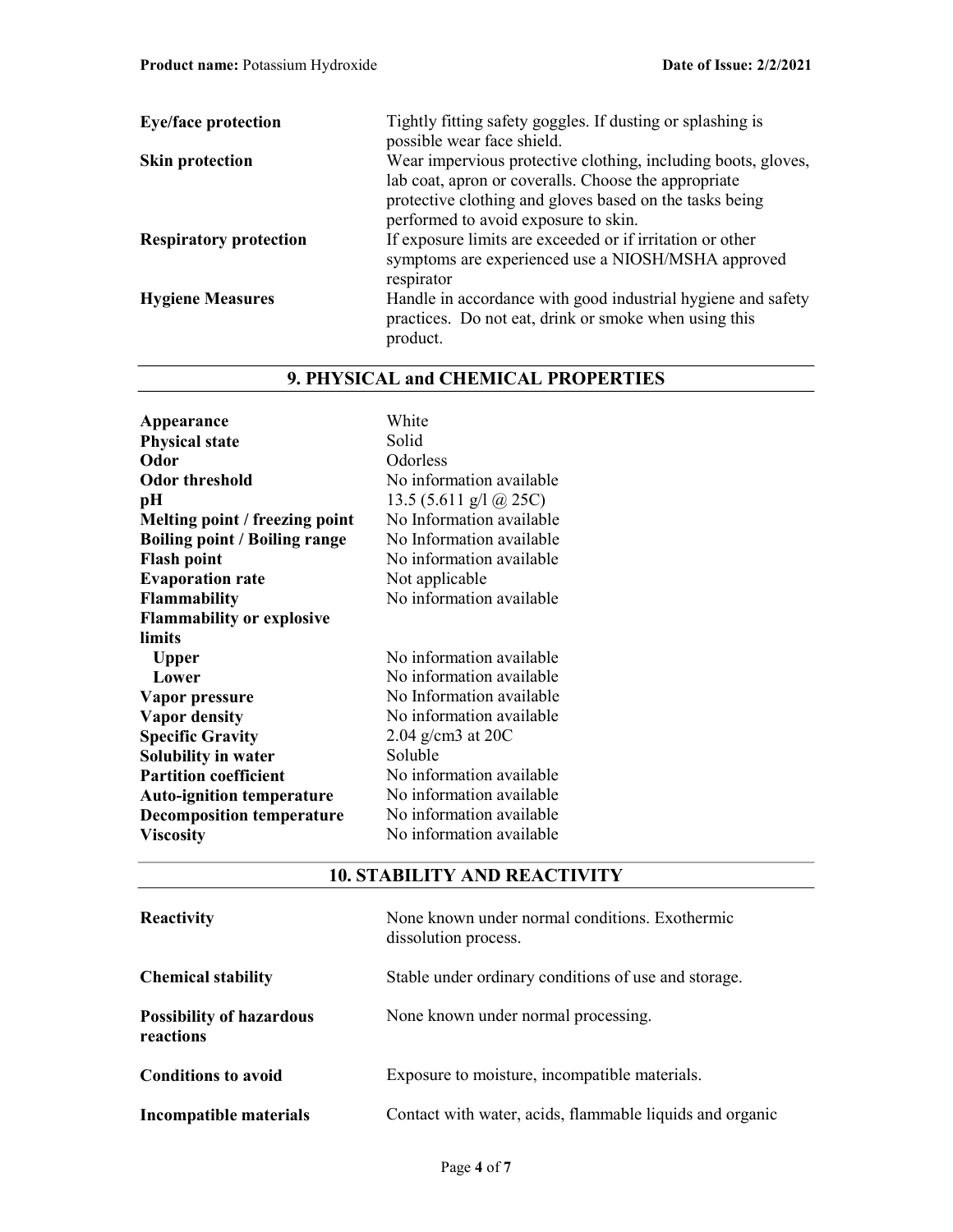| halogen compounds, especially trichloroethylene, may cause     |
|----------------------------------------------------------------|
| fire or explosion. Contact with nitromethane and other similar |
| nitro compounds cause formation of shock sensitive salts.      |
| Contact with metals such as aluminum, tin and zinc causes      |
| formation of flammable hydrogen gas.                           |
| Hazardous combustion can lead to the release of irritating     |
| gases and vapors.                                              |

## Hazardous decomposition products

## 11. TOXICOLOGICAL INFORMATION

### Information on likely routes of exposure

| Skin contact       |  |
|--------------------|--|
| <b>Eye contact</b> |  |
| Inhalation         |  |
| Ingestion          |  |

Causes serious skin damage Causes serious eye damage Harmful if inhaled Harmful if swallowed

Symptoms related to the physical chemical and toxicological characteristics No information available

#### Delayed and immediate effects and also chronic effects form short and long-term exposure

| Skin damage/irritation          | Causes severe skin burns  |
|---------------------------------|---------------------------|
| Eye damage/irritation           | Causes serious eye damage |
| <b>Sensitization</b>            | Not classified            |
| <b>Mutagenic effects</b>        | Not classified            |
| Carcinogenicity                 | Not classified            |
| <b>Reproductive toxicity</b>    | Not classified            |
| <b>STOT</b> – single exposure   | Not classified            |
| <b>STOT</b> – repeated exposure | Not classified            |
| <b>Aspiration hazard</b>        | Not classified            |

## **Acute Toxicity**

#### Component information

| Component | <b>Cas-No</b> | LD50 Oral           | LD50 Dermal | <b>LC50</b> Inhalation |
|-----------|---------------|---------------------|-------------|------------------------|
| Potassium | 1310-58-3     | $273 \text{ mg/kg}$ | $\,$        | $\sim$                 |
| Hydroxide |               |                     |             |                        |

## 12. ECOLOGICAL INFORMATION

Ecotoxicity Should not be released to environment

| Component           | <b>Freshwater Fish</b>               | <b>Freshwater Algae</b> | Water Flea |
|---------------------|--------------------------------------|-------------------------|------------|
| Potassium Hydroxide | LC50: $80 \text{ mg/L}/96 \text{ h}$ | -                       | $\sim$     |
| 1310-58-3           | (Gambusia affinis)                   |                         |            |
|                     |                                      |                         |            |

## **Persistence and degradability** No information available

**Bioaccumulative potential** No information available

## Mobility in soil No information available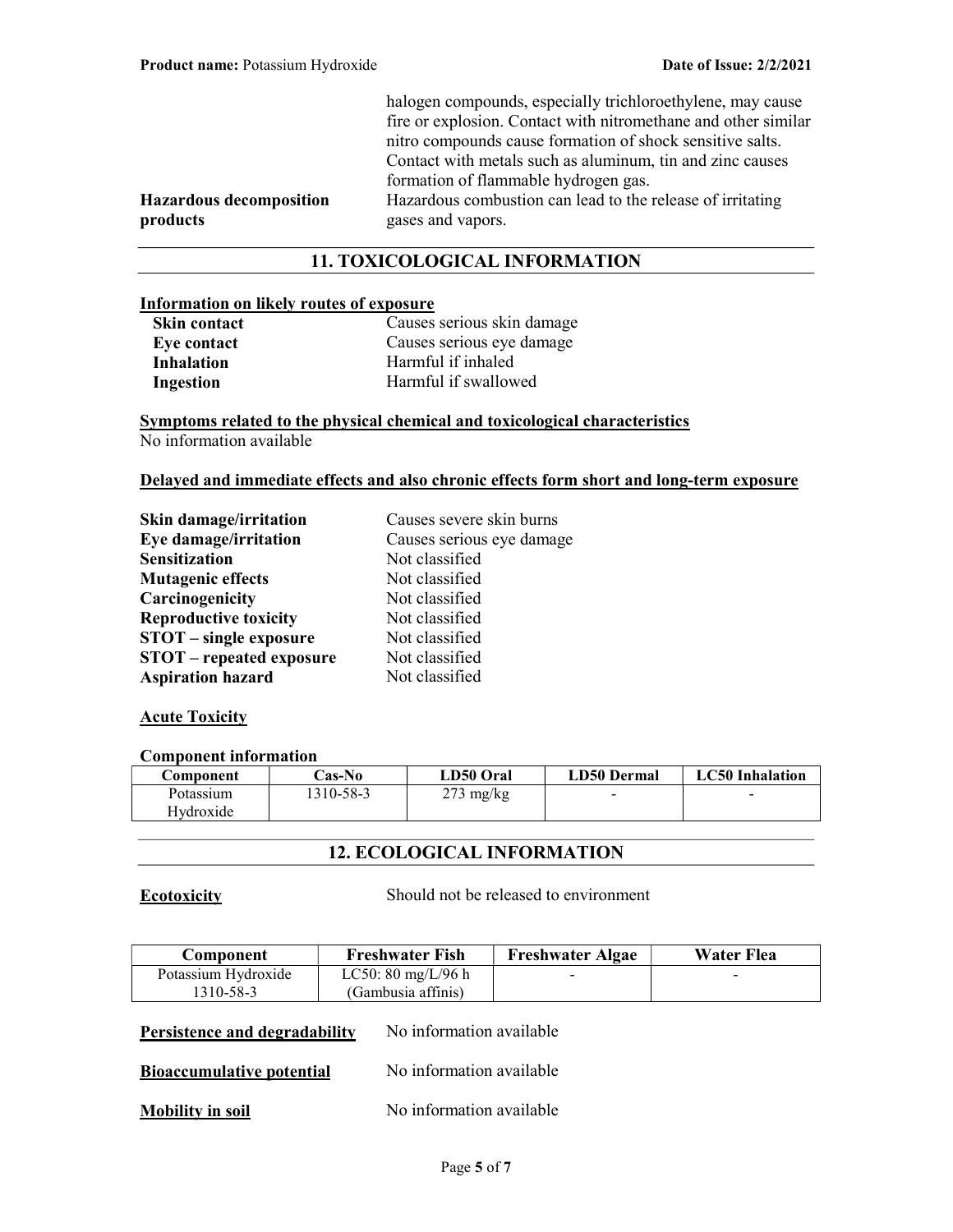Other adverse effects No information available

## 13. DISPOSAL CONSIDERATIONS

Waste Disposal Methods Processing, use, or contamination of this product may occur during product use. Accordingly, it is the responsibility of the user to determine the proper disposal methodologies. Consult the appropriate state, regional or local regulations to ensure complete and accurate classification. Dispose of contaminated packaging in accordance with local regulations.

## 14. TRANSPORT INFORMATION

| <b>DOT</b>                  | Regulated                  |
|-----------------------------|----------------------------|
| UN-No                       | 1813                       |
| <b>Proper Shipping Name</b> | Potassium Hydroxide, Solid |
| <b>Hazard Class</b>         | 8                          |
| <b>Packing Group</b>        | Н                          |
| <b>JATA</b>                 | Regulated                  |
| UN-No                       | 1813                       |
| <b>Proper Shipping Name</b> | Potassium Hydroxide, Solid |
| <b>Hazard Class</b>         | 8                          |
| <b>Packing Group</b>        | Н                          |
| <b>IMDG</b>                 | Regulated                  |
| $UN-N0$                     | 1813                       |
| <b>Proper Shipping Name</b> | Potassium Hydroxide, Solid |
| <b>Hazard Class</b>         | 8                          |
| <b>Packing Group</b>        |                            |

## 15. REGULATORY INFORMATION

## International Inventories

| <b>TSCA</b> | $-1$<br>wu |
|-------------|------------|
| <b>DSL</b>  | -15 w      |

#### US Federal Regulations

TSCA section 12(b) Export Notification Not regulated

#### SARA 313

Section 313 of Title III of the Superfund Amendments and Reauthorization Act of 1986 (SARA). Not applicable

## SARA 311/312 Hazard Categorization

| Acute health hazard   | Yes      |
|-----------------------|----------|
| Chronic Health Hazard | Yes      |
| Fire hazard           | No       |
| Pressure              | $\rm No$ |